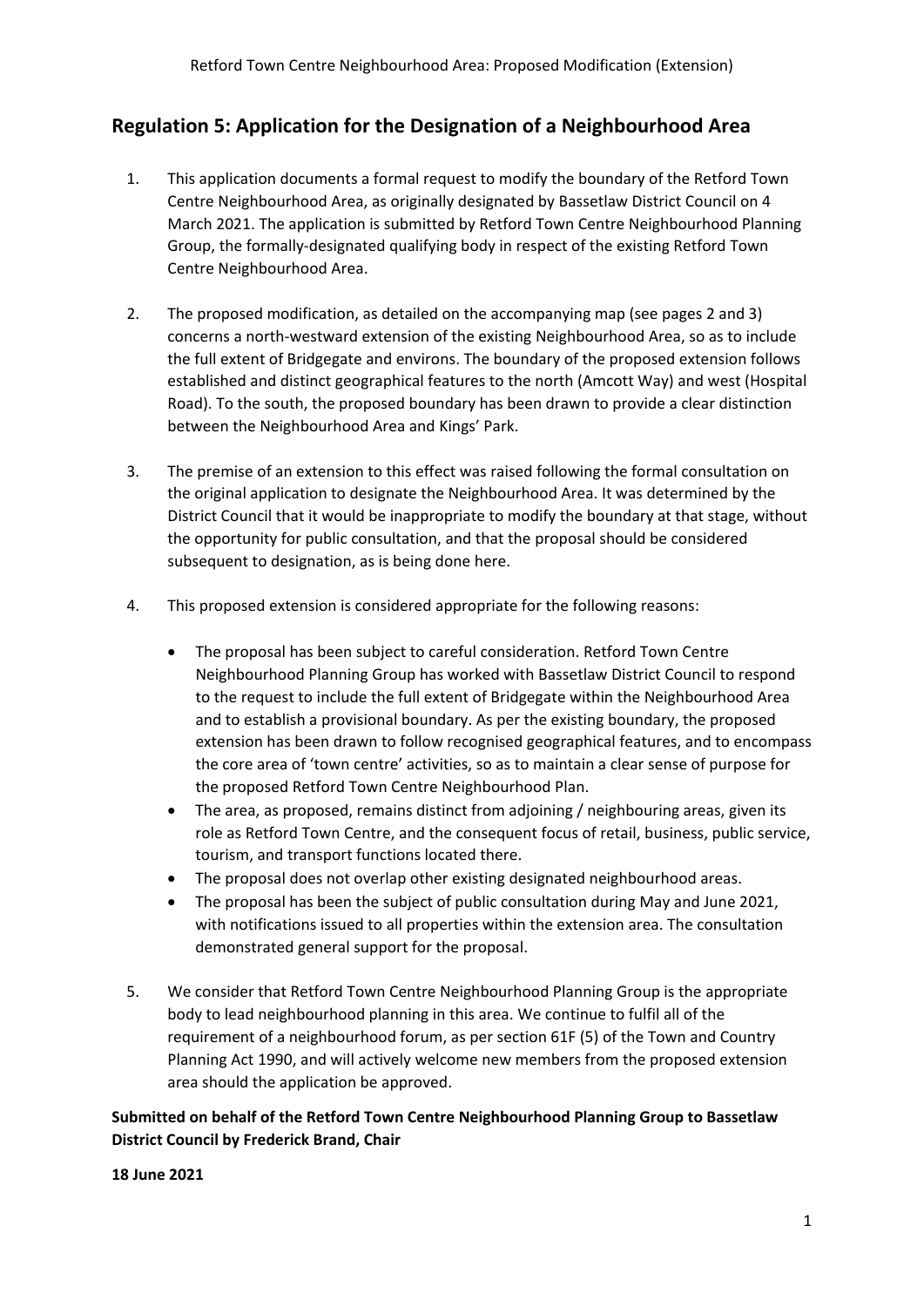

**Map 1: Proposed Neighbourhood Area Extension in Context**